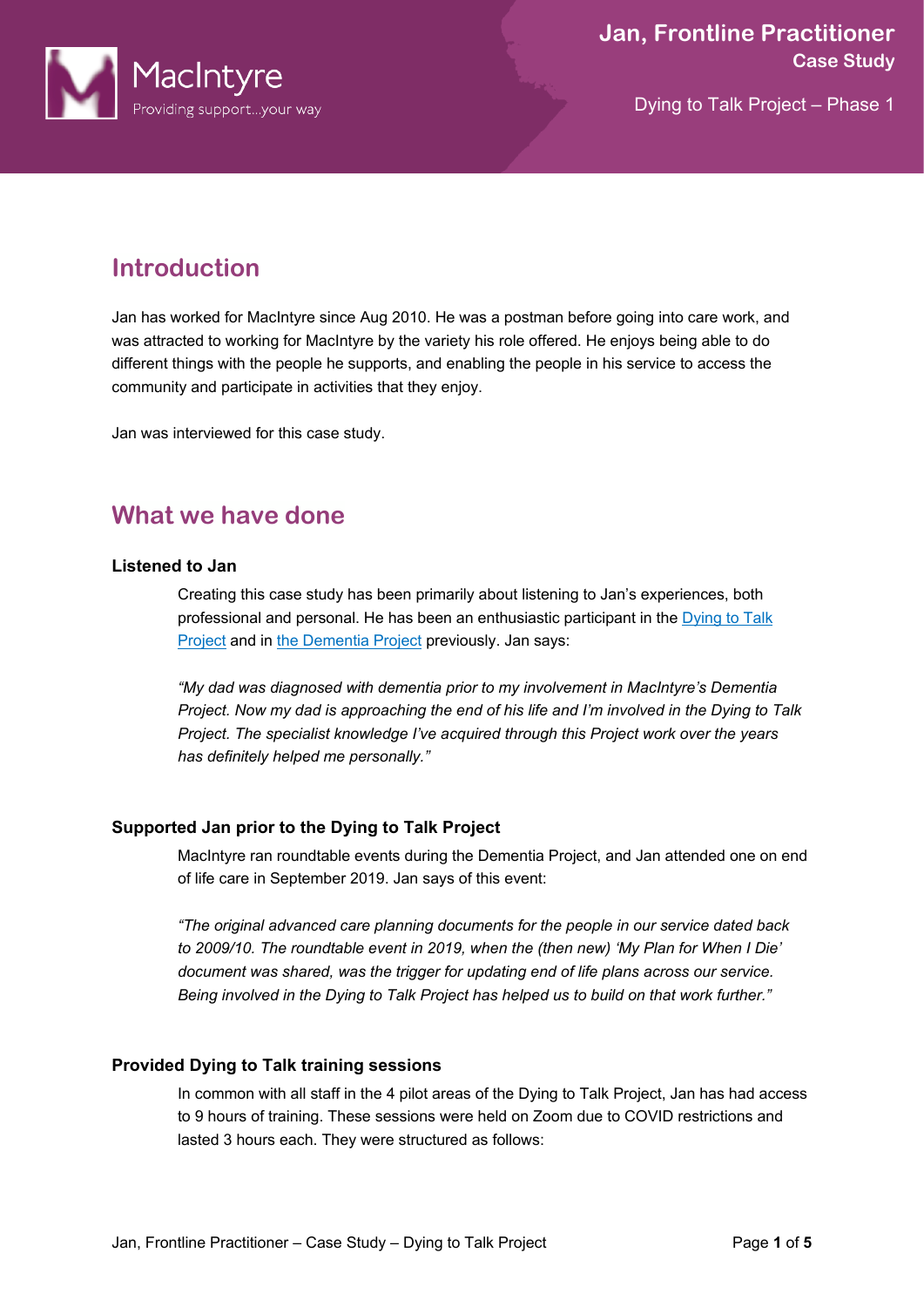

- Session 1 introduced end of life care and looked at words, language and how to talk about death and dying.
- Session 2 looked at documentation and advanced care planning, providing the best support and working with families.
- Session 3 covered care in the last days and hours of life, loss, change and grief, care after death and sharing stories and remembering.

# **What did we learn?**

#### **The resources we are using are helpful for frontline staff**

One of the resources we introduced in the Dying to Talk training was Grave Talk cards. Jan says of these cards:

*"I really like the Grave Talk cards. Since using them on the Dying to Talk training we've gone on to buy a pack for our service and have used them with the people we support, with some modifications where necessary."*

#### **How important the relationship between staff and families is**

Jan has identified that having a positive working relationship with family members is so important when it comes to advanced care planning. He says of the family of the person he link-works:

*"I've tried to engage with this person's family as much as possible, especially when we've been working on the person's advanced care plan. The family have been so supportive and helpful, asking how they can help me and how they can help their family member."*

#### **Staff need support inside and outside of their service**

Jan has supportive colleagues within his service, and alongside this has access to MacIntyre's Health Team and Dying to Talk consultants. Jan says of this support:

*"Being able to call upon experiences within the staff team from a personal or professional perspective is invaluable. It's really helpful to know you have a good support network outside of the service too. It gives me a lot of confidence."*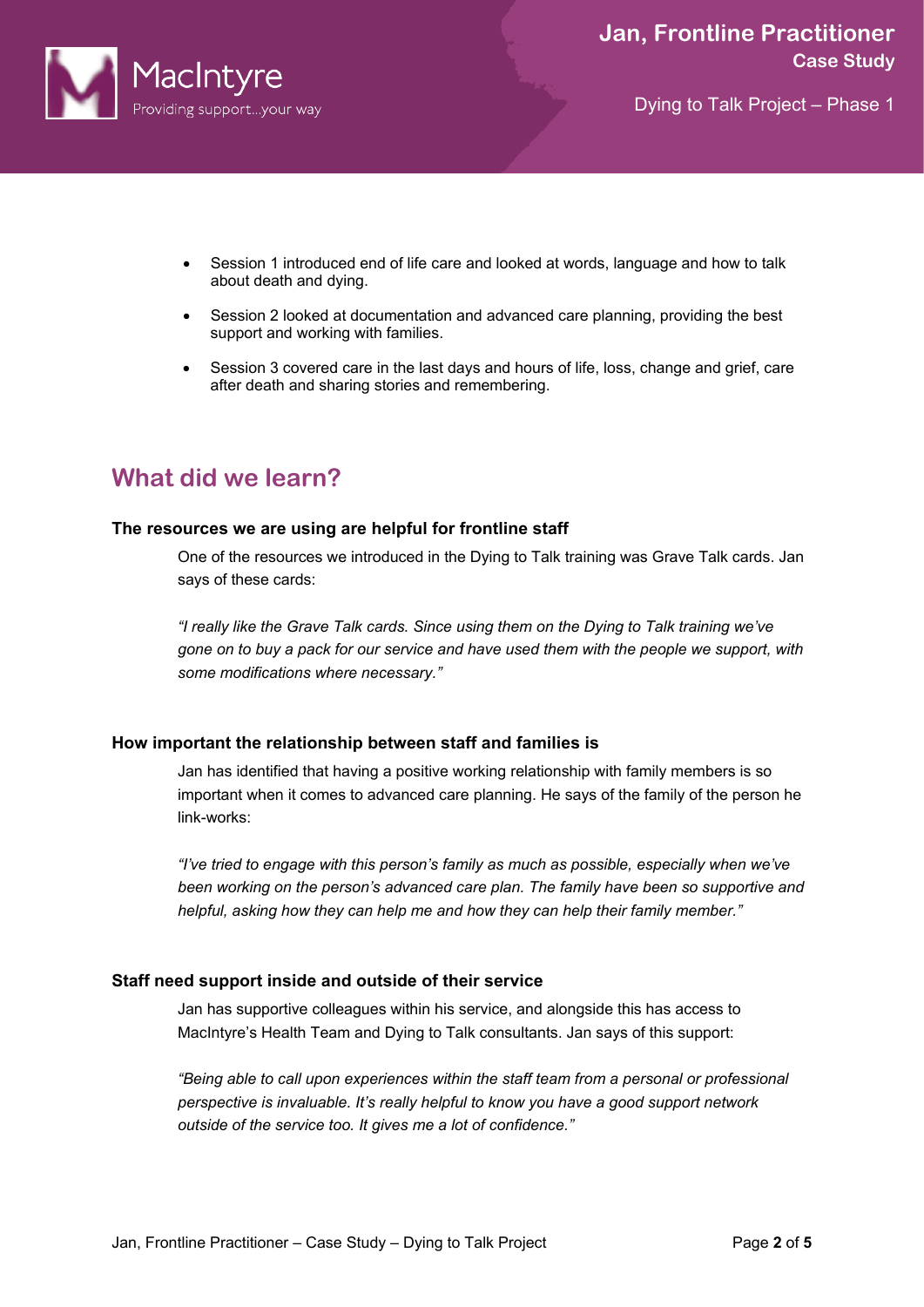

### **The Dying to Talk training is useful for staff both professionally and personally**

Although Jan admits he hasn't had to personally cope with many bereavements in his life, and has never experienced a death in his work, he recognises how the Dying to Talk training is applicable both professionally and personally. Jan says:

*"It's one of those subjects you can translate from your work to your personal life."* 

#### **Jan would recommend the Dying to Talk training to other staff members**

Jan says of the training:

*"No matter how experienced you are, at whatever level you are, you will learn something new. Myself and my colleagues have been pleasantly surprised at the wealth of information available and how helpful the training was."*

# **What are we pleased about?**

#### **Jan's advanced care planning work in his link-worker role**

Jan describes his experiences of advanced care planning as follows:

*"For the first person I linked-worked, the conversations were really difficult. The person was in their early 40's, and at that time they had no other conditions so it almost seemed too early to be talking about death and dying. However, the person went on to develop dementia and eventually had to move out of our service, so the fact that we'd tried to begin documenting their end of life wishes proved to be really important.*

*For the second person I've linked-worked, and still link-work, it has been even more difficult to have conversations about death and dying. This person is in their mid 70's, is very observational, and has significant anxieties about death and dying. This person's mother became progressively unwell and died when this person was relatively young, and this resonated with this person extensively. We've had to take a measured and cautious approach to end of life planning because anything to do with funerals, hospitals or ambulances are triggers for this person's anxiety. This has meant we've had to avoid extensively talking about death and dying with this person, and it's taken us a long time to get to a point where this person's advanced care plan is now 60-70% complete."*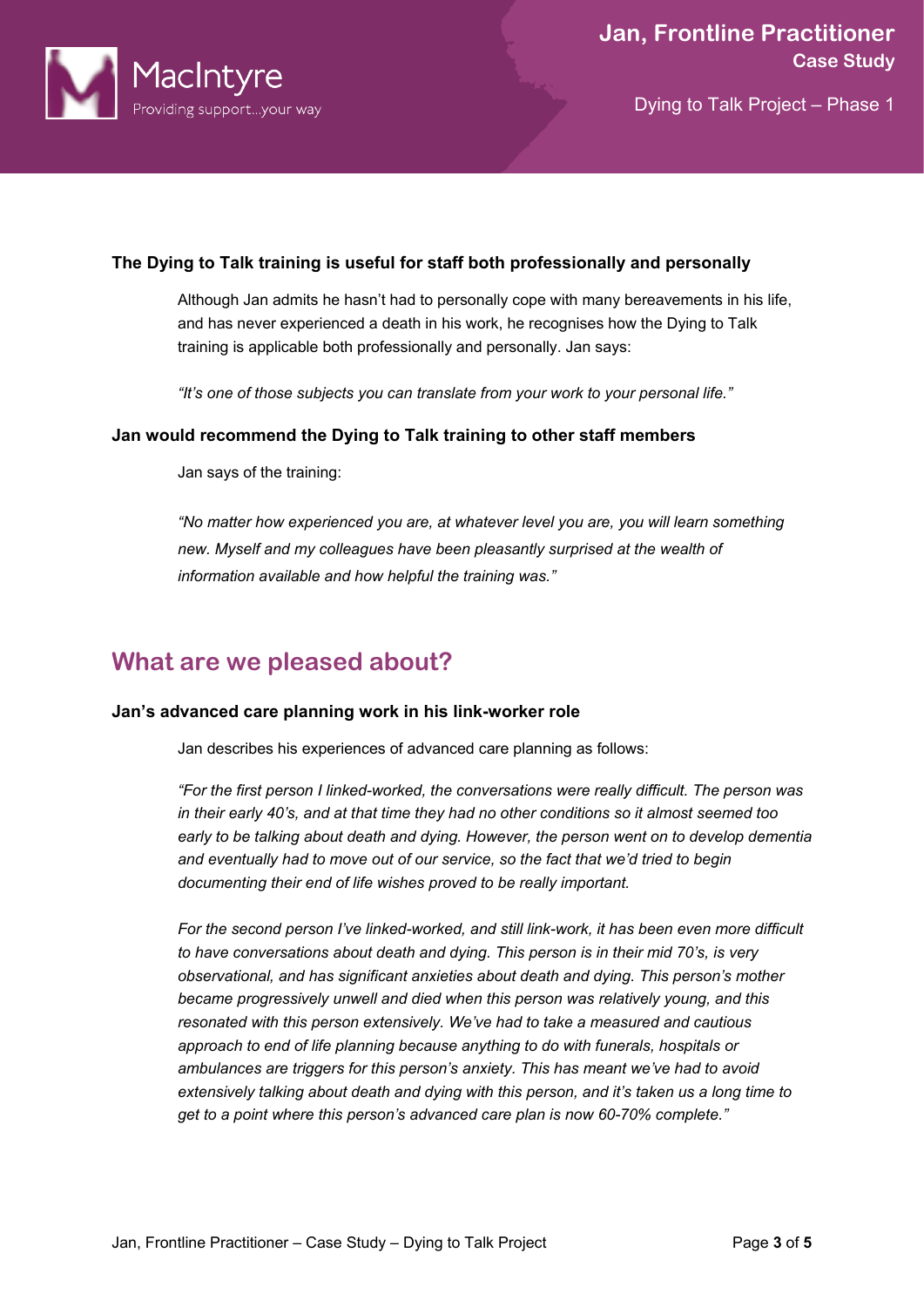

### **How Jan's used the Dying to Talk resource lists**

Following each Dying to Talk training session, every participant is sent a resource list with internal and external links. Jan says of this:

*"I received the resource list after each session. Each one was around one and a half pages, so quite extensive, and I found them really helpful. They provided me with some good conversation starters to broach difficult subjects with the person I link-work."*

### **Jan's feedback from the Dying to Talk training**

Jan says:

*"I really enjoyed the three sessions of the Dying to Talk training. There was a wealth and variety of information presented, and it was a nice way of dealing with a sensitive subject. It's been one of the more enlightening and enjoyable pilot programmes I've taken part in."*

## **Meeting Jan's expectations of the Dying to Talk training**

An important way to gauge the success of training is to understand if we've met learners' expectations. We asked Jan what he'd hoped to get out of the training. Jan says:

*"A better way of communicating in difficult conversations with someone who would display anxieties around talking about death and dying."* 

#### **Jan's breakthrough moment following the Dying to Talk training**

With advanced care planning being a continual process for people supported by MacIntyre, Jan revisited the plan of the person he link-works after the Dying to Talk training and experienced a breakthrough moment. Jan explains:

*"I began a conversation with the person I link-work around music that they might want at their funeral. They weren't as anxious as they had been previously and it ended up being a positive conversation."*